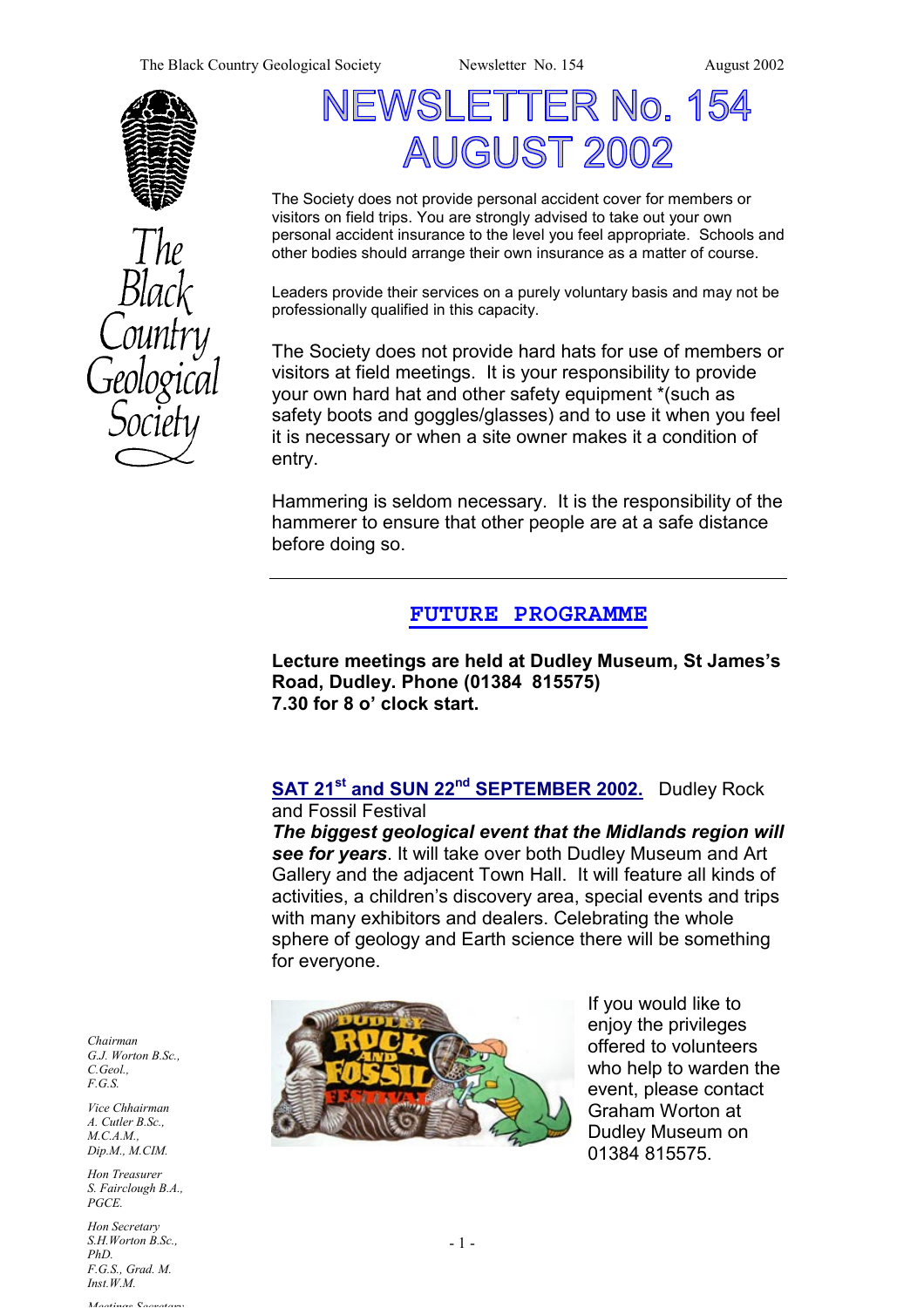The BCGS is sponsoring the event and has a large stand at the event. If you have material that could be sold at the event to raise funds for the society please let us know.

**MONDAY 30TH SEPTEMBER 2002** Lecture: David Brew "Shoreline Movement and Shoreline Management in the Wash, Eastern England"

Dr. Brew is the Senior Coastal Geomorphologist at Posford Hoskins Ltd. and specialises in the geomorphology of coasts and estuaries, and sea level change. He is a graduate of London University and also holds an MSc. in Oceanography from Dalhousie University, and a Ph.D. in

Environmental Science from the University of East Anglia.

This lecture will outline and explain the post-glacial development of the Wash and the possible changes due to a rise in sea level as a result of global warming.

**MONDAY 28th OCTOBER 2002.** Lecture: Dr Ian Sutton "Yellowstone, its Evolution and Geology."

Dr Sutton graduated from Norwich University where he also obtained his Ph.D on Silurian tabulate corals in 1964. He has wide experience as a Senior Lecturer and Head of Dept. in the Adult Education Dept. of Nottingham University, and as an organiser of numerous geology courses and field work in many parts of the world. He has been a member of the East Midlands Geological Society for many years including 3 years as President.

Yellowstone National Park in the western USA was originally established largely because of the wonderful array of geothermal features that adorn the area. Those features are there for geological reasons as Yellowstone currently sits right over a thermal plume or hot spot. Yellowstone is situated at a high elevation in the Middle Rockies and during the last two million years has been the site of 3 cataclysmic eruptions and it is in the caldera of the most recent of these eruptions that the geothermal activity has been concentrated. In this talk we will try to develop an understanding of the geological history of the area, visit the spectacular geothermal features and try to evaluate the possibilities for the future.

**MONDAY 25th NOVEMBER 2002.** Members evening at the Museum. Your chance to have a guided tour of the Museum followed by a series of short talks given by Society members. This will be open to anyone who would like to share something of interest, whether it be some rock or fossil specimens collected on holiday or a short talk accompanied by a few slides. The more people that contribute the better so please fill in the slip at the end of the newsletter or email us with your suggestions so we can put a programme together for the next newsletter.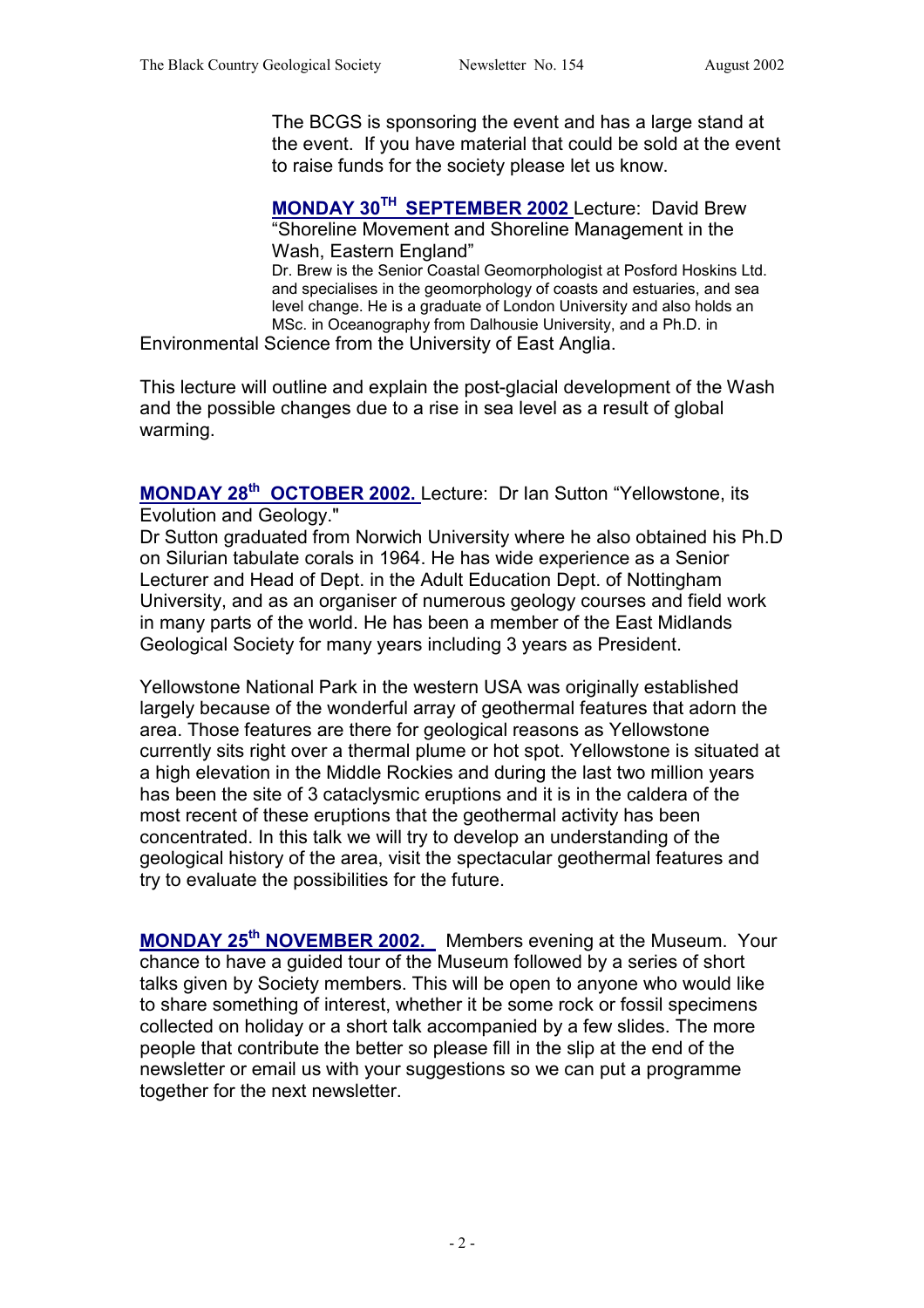## **EDITORIAL**

Some excellent progress has been made on re-vamping the society's website. Thanks to the efforts of members Graham Hickman (who currently lives in America!) and more recently David Miller, who is a geology student at King Edward  $6<sup>th</sup>$  College Stourbridge, the website is looking really good. Please check it out and send any comments / suggestions onto the web team (there's a link to contact them on the site). David will be at the fair on the Rock and Fossil Roadshow stand wher he will demonstrate the new site (amongst other things) so if you haven't got a computer but want to know what all the fuss is about please come along. Many thanks to Graham and David for their efforts to date – keep up the good work! A note of thanks also to Amir Kanwar, who put considerable time into developing the first web site.

This year the BCGS stand will feature a case of the material donated by society members to the BCGS geological Collection part of the Dudley Collections. Some of this material, apart from having scientific value, is stunningly attractive and has wonderful human stories attached to it. More information is given in the conservation column below.

The new website address is w[ww.bcgs.info](http://www.bcgs.info/)

## **REPORTS**

#### **MONDAY 25th MARCH 2002 Annual General Meeting**

The twenty seventh annual general meeting of the Society was held on 25th March 2002 at Dudley Museum and Art Gallery. Twenty-six members were present with apologies for absence received from Alan Cutler, Peter Smith and Mike Williams.

Minutes of the 2001 AGM had been distributed, taken as read and approved, proposed by Hilary Giltrap and seconded by Alf Cole. Sue Fairclough presented a statement of the accounts and treasurer's report. This outlined slight excess in income over expenditure although income had generally fallen from previous years. Without income from conservation work expenditure would have exceeded income. The accounts and report were proposed by Bob Fairclough and seconded by Douglas Warren. Sue went on to discuss the prospects for the following year. The committee had reviewed the current levels of expenditure and, given the lack of any known conservation income for 2003, proposed an increase in subscription rates from 2003. The proposed new rates were as follows:

| Full time student | £5  |
|-------------------|-----|
| Individual        | £15 |
| Family            | £20 |
| Group             | £30 |

A visitor fee for indoor meetings of £1 was also proposed.

The changes were proposed by Barbara Russell and seconded by Morris Hanston, carried unanimously.

The chairman, Graham Worton, then presented his Annual Report.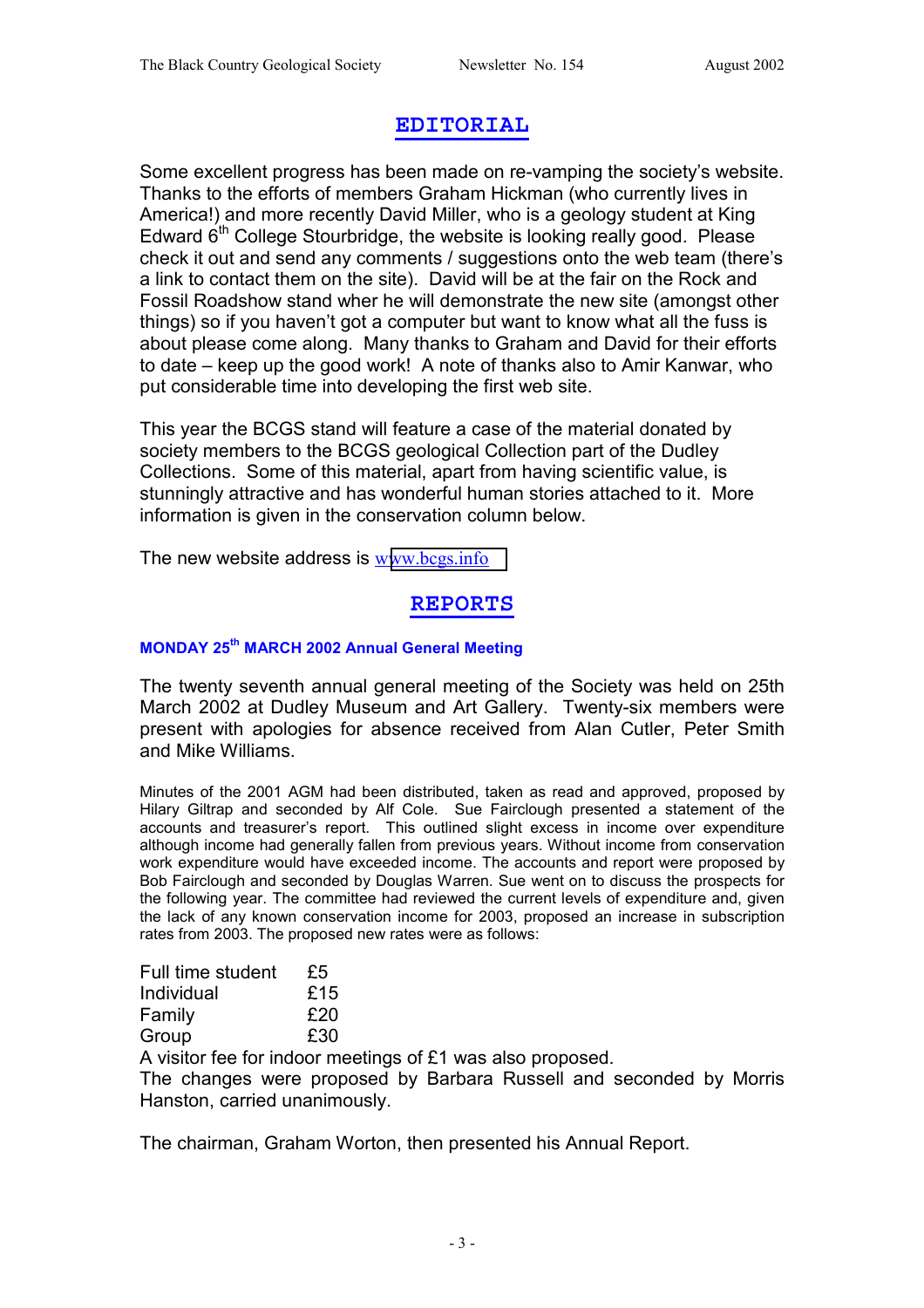Graham reported that membership levels had dropped slightly from 2000 levels. It was hoped that levels would be boosted following September's Rock and Fossil Fair. Although the field programme had been plagued by difficulties associated with foot and mouth, a small number of trips went ahead. This included our first December meeting to the Ercall in Shropshire. Society members had, once again, taken a leading role in various conservation activities, which had included a clean up of the Brewins Bridge SSSI. The Chairman's report was proposed by Steve Hughes and seconded by Martin Normanton.

The following changes were made to the offices and the committee of the society. Peter Smith resigned as a member of the committee and was replaced by Mike Williams, proposed by Alf Cole and seconded by Martin Normanton. Barbara Russell joined the committee, proposed by Sue Fairclough and seconded by Bob Fairclough. The remaining members of the committee agreed to continue in their posts and were proposed 'on-block' by Bob Fairclough, seconded by Barbara Richards. The 2002 members are currently:

| Rochelle | Chairman:<br>Treasurer: | Graham Worton<br>Sue Fairclough<br>Meetings: Gordon Hensman | Vice-chairman:<br>Secretary: | Alan Cutler<br>Sarah Worton<br>Field Meetings: Andrew |  |
|----------|-------------------------|-------------------------------------------------------------|------------------------------|-------------------------------------------------------|--|
|----------|-------------------------|-------------------------------------------------------------|------------------------------|-------------------------------------------------------|--|

 Members: Barbara Russell Mike Williams Alf Cole Auditor: Martin Normanton

At the end of the meeting the chairman paid tribute to Kate Ashcroft, who had served the society as newsletter editor for 10 years before retiring from the role this year. All at the meeting thanked Kate for her tireless efforts in carrying out such a vital role for the society. Kate was presented with a small gift on behalf of the membership as a token of our appreciation.

Sarah Worton

#### **MONDAY 4th MAY 2002 Lecture 'Ground Freezing in Civil and Mining Engineering' by John S Harris.**

Explosions aside, historically, innumerable underground disasters often with serious loss of life have occurred when unconsolidated strata have been encountered unexpectedly during mine-shaft boring and tunnelling operations. Other disasters, whilst not immediate have often occurred before security measures such as grouting etc. could be completed.

Temporary, in situ, consolidation of incompetent- (often water saturated unconsolidated deep sediments)- by means of freezing dates back to a French suggestion of nearly 150y ago. This was the age of ever deeper drilling for coal and for artesian water in deep aquifers. It was also suggested that other unstable strata could be artificially saturated with water before freezing to render them stable for the duration of the drilling and lining procedures.

The following describes a basic freeze-drilling/tunnelling system whereby the development of a petrified enveloping cylindrical "wall of ice" is temporarily created by pumping -40C refrigerant through a predrilled cylindrical array of narrow tubes. Gradually the adjacent freezing zones merge initially to form a solid, frozen cylindrical wall, which in turn gradually creeps radially inwards. Drilling/tunnelling can begin at the critical time through the as yet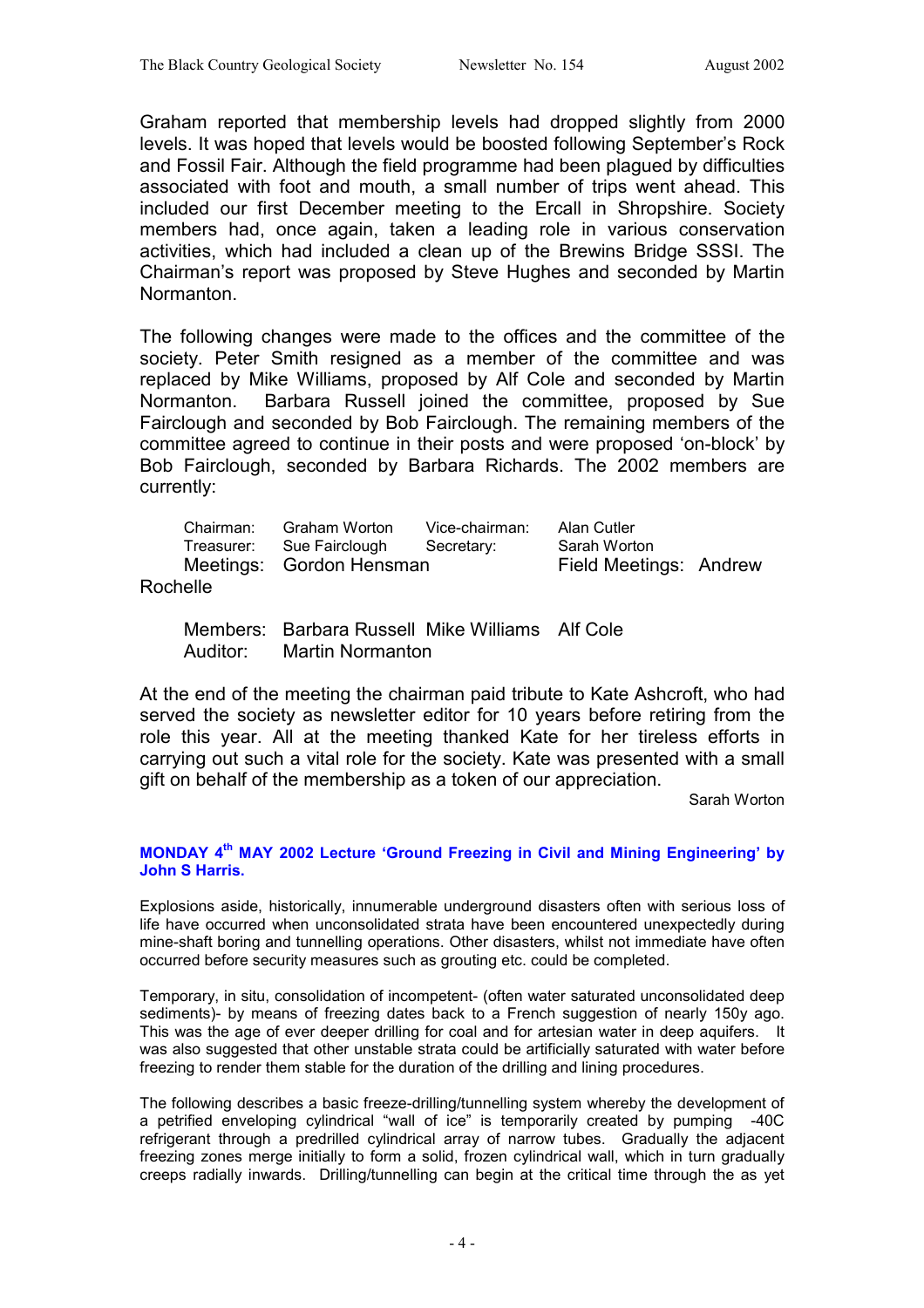unfrozen cylindrical core material, whilst the now petrified outer frozen cylinder not only protects the shaft drilling operations but also guarantees secure conditions for subsequent grouting and necessary lining procedures

The first recorded example of the application of this novel method was in S.Wales in 1882. A German Patent followed one year later!

More recently earth freezing techniques have proved very useful in (horizontal) tunnelling operations where great accuracy in drilling procedures as well as high skills needed on the part of the drilling team particularly when curved/angled tunnels are needed, eg to avoid preexisting structures and on occasion to avoid trespass.

A near saturated solution of calcium chloride precooled to –40C is the refrigerant most frequently employed. It is safe to use and dispose of although it can cause corrosion problems. More recently liquid ammonia ( -37C ) has been used…..minor leakages are easily detected but serious breathing problems may arise if there is any significant gas escape. Even more expensive is the use of liquid nitrogen ( -180C ) which is a by product of the extraction of oxygen from the atmosphere.

#### SOME TYPICAL INSTANCES OF CRYODRILLING

- 1. The construction of underground storage containers on Canvey Island in the 1960s for liquefied methane brought by tanker from The Sahara. This £nM project by Shell Ltd., had to be abandoned long before completion because cheaper North Sea methane come on stream unexpectedly quickly. Nonetheless the construction methodology had worked well.
- 2. The stabilization of old (1929) abandoned flooded coal mining shafts prior to, and during the construction of the Wrexham bypass.
- 3. The working of a rich metalliferous ore body in Australia was rendered viable. The recovered Au financed the huge cost of the ground freezing operation. The Cu and other heavy metals extracted was pure profit.
- 4. Underpinning and replacement of otherwise inaccessible sections of the Vyrnwy-Liverpool water pipeline, which was confined between the R.Mersey & Manchester Ship canal.
- 5. Repairs to and realignment of part of The Blackwall Tunnel which was additionally complicated due to of the use of substandard concrete by an earlier contractor.

Certainly this cryogenic method provides an elegant and compact means by which mobile water can be temporarily excluded by containment refrigeration before drilling and tunnelling in unstable strata. However the procedure is far more costly than traditional standard methods such as the use of for example coffer dams etc. The particular advantage of cryogenics arises when unstable and/or uncertain circumstances arise in isolated situations, especially where access is difficult.

 This was a very well presented and interesting talk on engineering geology, about which we don't hear very much……….sadly !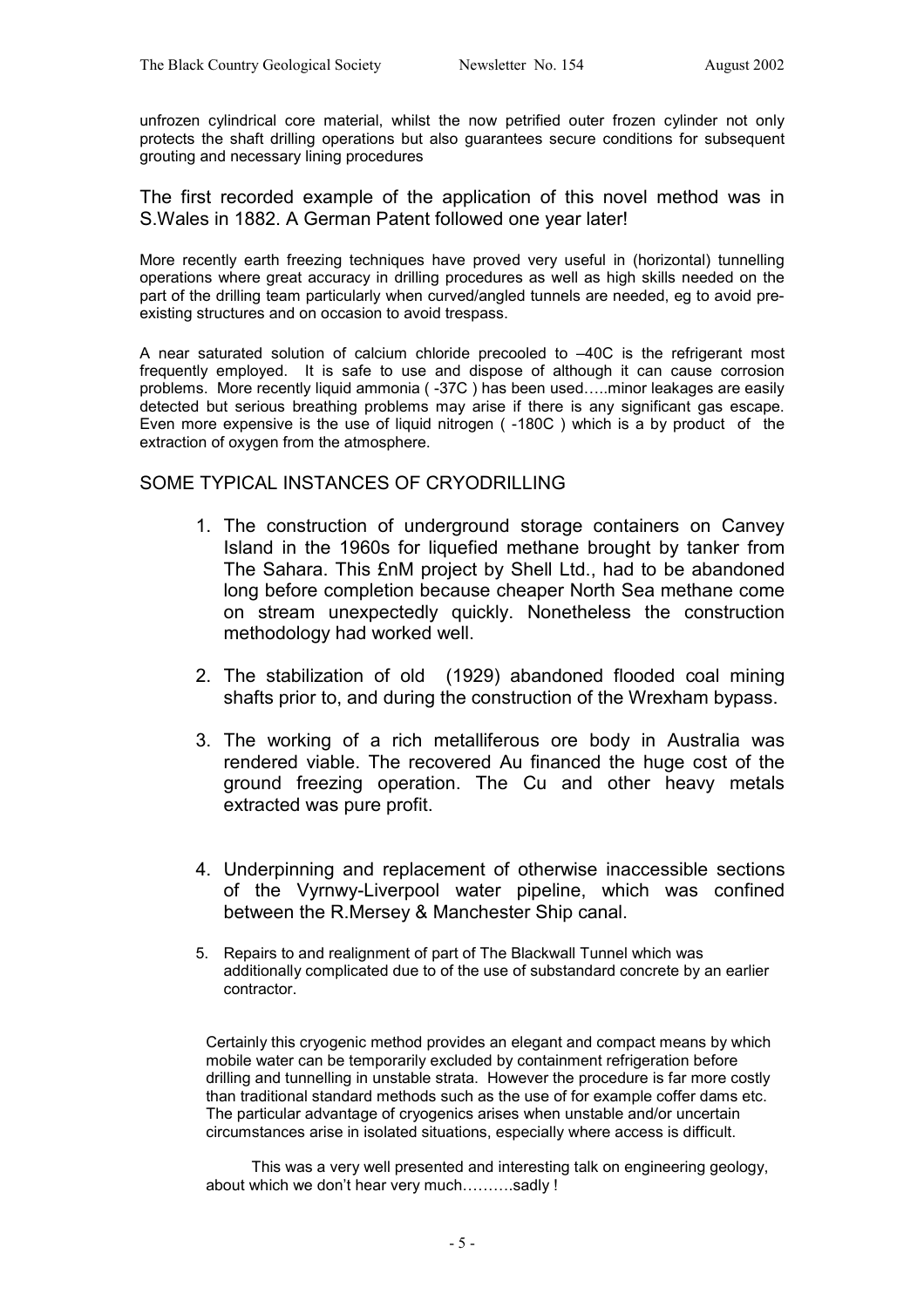Alf Cole.

#### SUNDAY 7<sup>th</sup> JULY 2002 Field Meeting to Snailbeach Lead and Zinc Mining area Shropshire.

Ten members and guests attended. The day was blessed with good weather for the meeting, which began at 11pm. The reconstructed area of the Snailbeach area was visited and the continuing lead pollution problems discussed and described. Old buildings and mine entrances were visited using the guided trail. The miner's chapel at Lord's Hill was opened for the party and provided an historical prospective to the area and its history. Before returning to the car park members were able to pick over mine spoil and collect lead ore and other geological specimens.

After a hearty lunch at the Stiperstones Inn the party visited the Bog mine area, where the reconstructed area was described and discussed, specimens collected and the landscape described. An excellent day was had by all.

Andrew Rochelle

## **CONSERVATION COLUMN**

#### **UKRIGS Conference 2002:** *Providing Geodiversity*

Don't forget this years RIGS conference is in just a few weeks time. It will be held at the Loreto Centre, Llandudno, North Wales from the  $2^{nd}$  to the  $5^{th}$  of October . Key themes will be:- Raising Awareness, Education, Tourism, Sustainability. It will be the usual high quality presentations and field trips with invaluable opportunities to share ideas views and experiences with others from across the country.

This is a great chance to get informed and involved don't miss it. Further details available from DR Cynthia Burek Email c[.burek@chester.ac.uk](mailto:c.burek@chester.ac.uk) or Wendy Owens on 01352 715531

#### **Dudley Museum Update -** *Buried Treasures of the Black Country*

This small geology gallery has now entered phase three of its launch. Much more of the artwork from the three schools that were involved in the 'Waves Project' is now on the walls and is wonderful bringing colour and imagination from the young to the gallery. It also now features fossil identifier lists which allow the gallery to be used as a place to brings finds for identification by comparison to the representative material on display. Phase three will open at the beginning of September to coincide with the Rock and Fossil Festival and will bring audio and video as well as a corridor full of additional artwork to the geological feast on offer.

#### **Dudley Museum Update -** *The Black Country Geological Society Collection*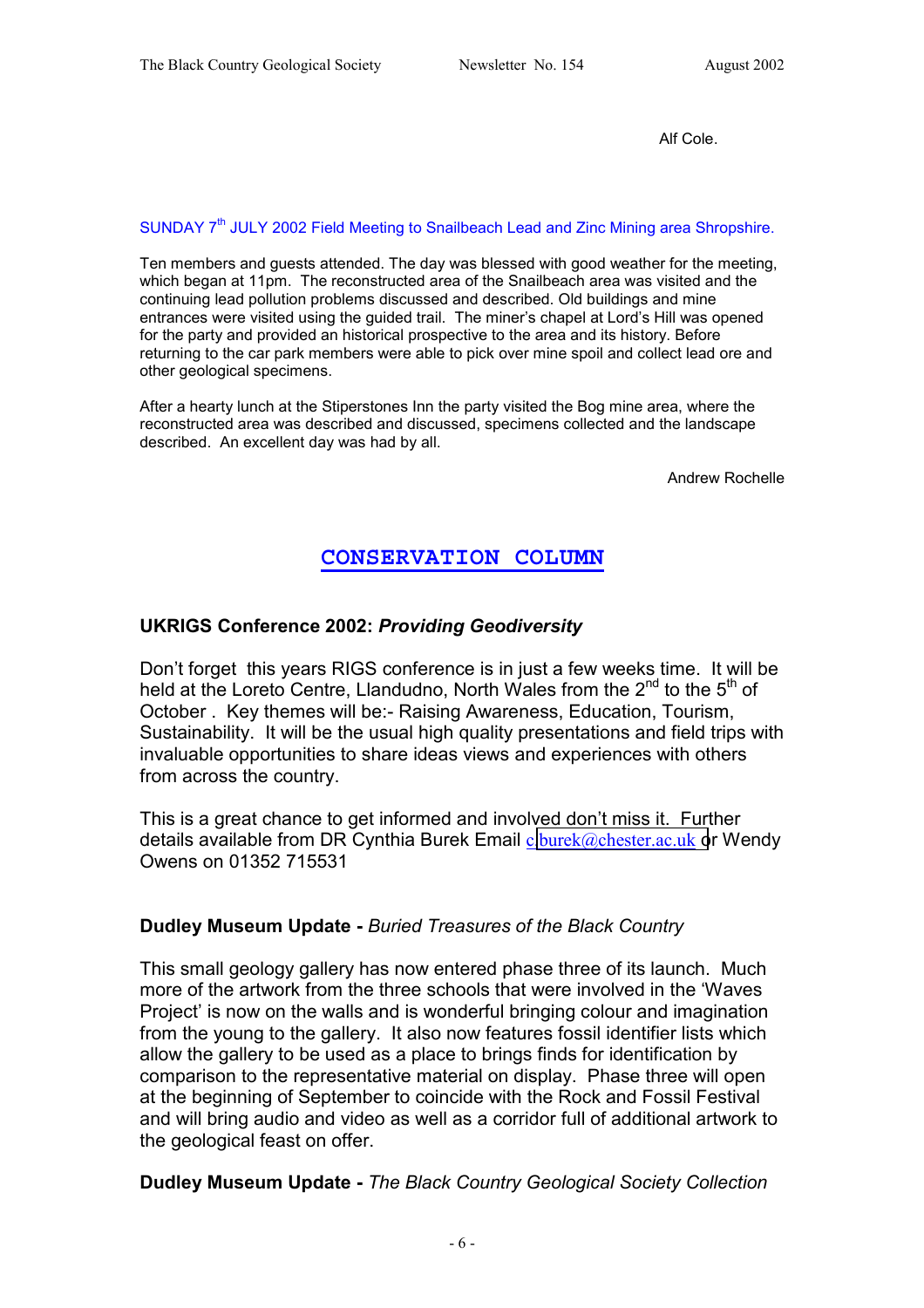The Black Country Geological Society Collection has grown again in the last couple of months thanks to superb donations by a number of members. Pictured here is a large mammoth's molar from the Trent River gravels in Nottinghamshire, donated by Steve Hughes,





This is a fake fossil dinosaur slab purchased from a market in China on a visit by Gordon Hensman earlier in the year. Both pieces are of great general interest and are the kind of objects that the museum will display next year when the New Geological Galleries are fitted out in the Museum.

On the advent of the Rock and Fossil Festival 2002, who knows what else may turn up. I have arranged for these and some of the other recent donations to be displayed on the BCGS stand at the fair to

demonstrate yet another valuable area of work that this society does as a gift to the future generations, and for which we can be very proud.

#### **Geoconservation in print**

I would draw your attention to the front page article of the August edition of the Down to Earth geological newspaper produced by Chris Darmen of Geosupplies. This is a summary of the aftermath of the foot and mouth crisis of last year and underlines the need for sustainable management for geological sites which are under threat from neglect and falling levels of use as much as from development.

An article in the same issue by Mick Murphy of English Nature, shows some of the work that can be done using the limited resources available to the geological team at English Nature in the name of the 'Facelift' programme. You may recall that the BCGS was a recipient of funding last year through this programme and cleared vegetation from Brewins Bridge SSSI with the Dudley Canal Trust.Copies of Down to Earth will be available at the BCGS Stand at the September Rock and Fossil Fair free of charge.

The last issue of Earth Heritage magazine (which is always packed with good stuff about geology and conservation features a CDRom index of the publication in its various iterations from 1968 to 2002. Well worth a look and we have a few spare copies that will be available at the Fair

In the news items of Geology today there is a brief account from the independent newspaper of 8 February 2002 about threats to the giants causeway from development following the loss of the visitor centre through fire last year. This is a World Heritage site and was potentially to be sold as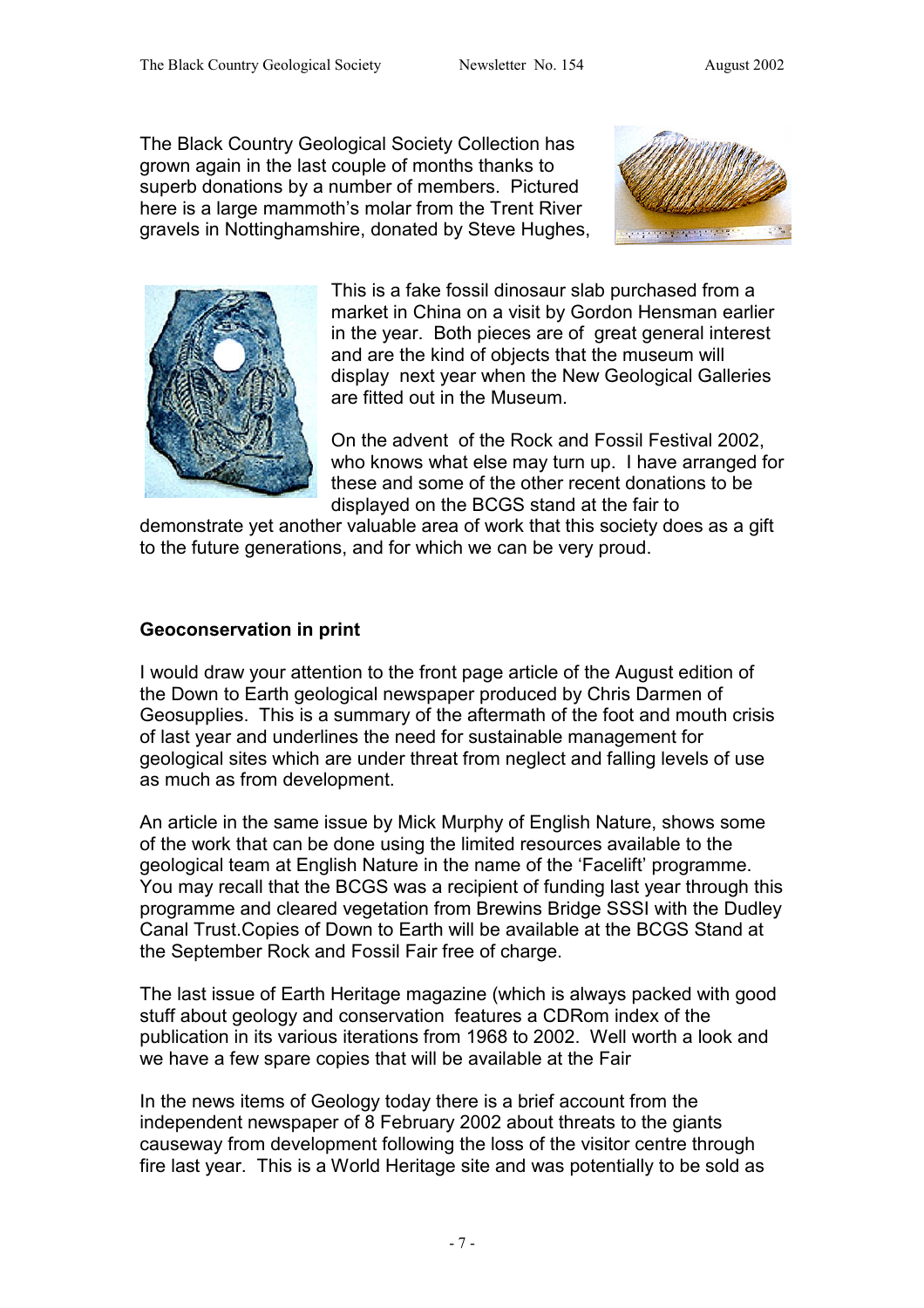the current owners could not afford to rebuild the visitor centre. The future is still uncertain but the sale does not appear to be likely to happen now.

So it would seem that no matter how impressive your sites are their future can be delicately balanced. So we must have forward vision to make sure that they maintain the best possible resource for the longest possible time.

Until next time……….. Graham

### **CONTACT US**

Hon. Secretary: Dr Sarah Worton 158 Oakham Road **Oldbury** B69 1QQ Tel 01384 235946

Editorial Team Dudley Museum and Art Gallery 1 St James' Road Dudley DY1 1HU Tel 01384 815574 Or email (note new address): **graham.worton@dudley.gov.u k**

**BCGS Website now at [www.bcgs.info](http://www.bcgs.info/)**